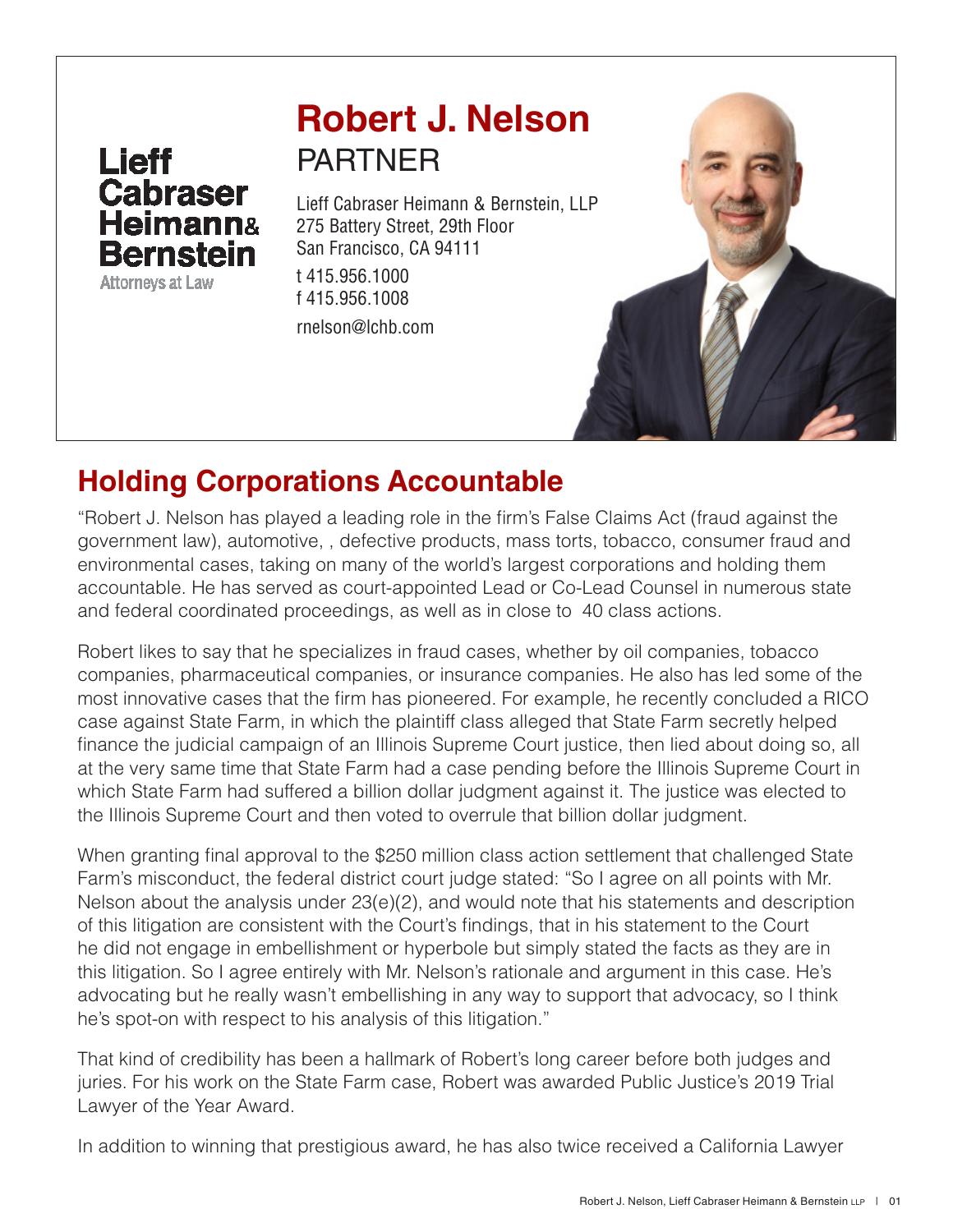of the Year (CLAY) award from California Lawyer Magazine. In 2021, he was named a Legal Trailblazer in the field of environmental law by the National Law Journal. In 2020, he was named by the Daily Journal to be one of the top 100 lawyers in the State of California. He has been named a Northern California "Super Lawyer" every year since 2004, and is also on Law Dragon's list of top 500 lawyers in the United States. Robert has also been nominated no less than four times to be Consumer Attorney of the Year by the Consumer Attorneys of California.

Robert currently is lead counsel in two class actions pending against Plains All-American Pipeline, arising out of the environmental disaster Plains caused when its pipeline ruptured, causing oil to flow into the Pacific Ocean, soiling beachfront properties and harming fishers. He is also active in an action pending against Southern California Gas, involving the blowout of an underground storage well that spewed methane gas across the town of Porter Ranch California for several months, ranking as one of the worst environmental disasters in history due to its impact on global climate change.

Robert successfully negotiated a \$100 million settlement against the tobacco companies arising out of the so-called Engle litigation in Florida, the first time the tobacco companies settled individual smoker cases on a group basis. The firm also had several trial verdicts in individual smoker cases amounting to an additional \$100 million that put sufficient pressure on the Tobacco companies to settle the remaining cases. This more recent effort against the tobacco companies followed Robert's prior work against them on behalf of many states and cities and counties, which resulted in a settlement valued at \$246 billion, which was then and remains the largest legal settlement ever.

Robert chairs Lieff Cabraser's False Claims Act practice group and has spearheaded whistleblower suits that have resulted in settlements totaling over \$320 million and changed industry practices.

Robert and co-counsel represented California consumers in a class action lawsuit against BP Solar International and Home Depot U.S.A. charging the companies sold solar panels with defective junction boxes that were substantially certain to fail within their warranted lives due to an inherent defect in the junction box, with attendant fire risks. In 2017, final approval was granted to a \$67 million settlement of the action that not only provided settlement class members with high failure rate models with complete replacements and others with failed panel replacements, but also helps eliminate any fire danger from the panels.

Robert represented the relator and the City of Los Angeles along with the County of Santa Clara, Stockton Unified School District, and 16 additional California cities, counties, and school districts in a false discount pricing qui tam lawsuit against Office Depot that accused the office supply giant of repeatedly breaking its promises under a nationwide supply contract to give its California governmental customers the lowest price it was offering other governmental customers, along with other pricing misconduct. The suit led to a 2015 settlement of \$77.5 million under the California False Claims Act.

In 2013, Robert served as lead trial counsel in litigation against Sutter Health, one of California's largest healthcare providers, for false billing of anesthesia services. Working with the California Insurance Commissioner, the case settled for \$46 million, a record amount under California's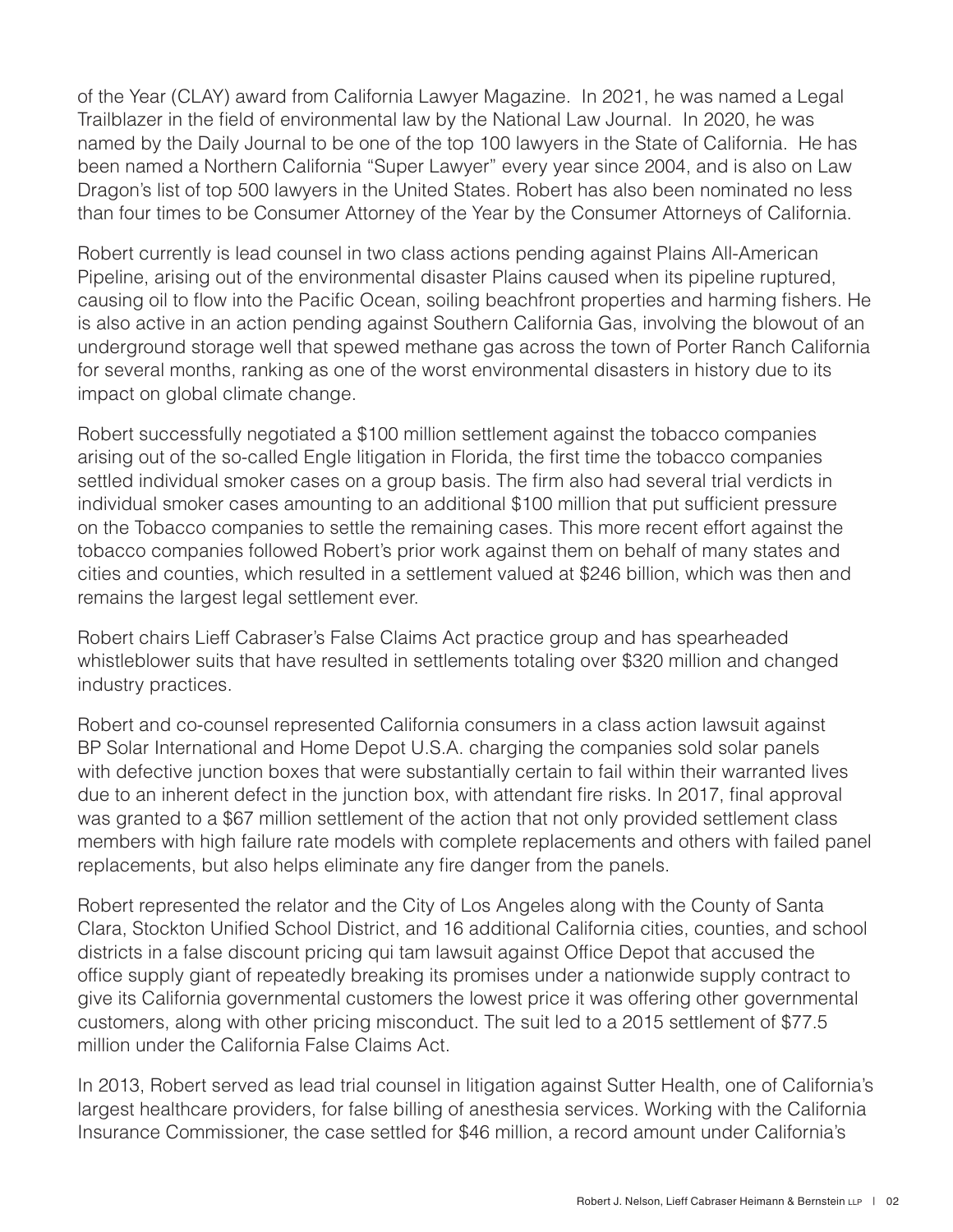Insurance Frauds Prevention Act.

In 2010, Robert accomplished the extremely rare feat of receiving a second California Lawyer of the Year (CLAY) award from California Lawyer magazine, recognized for his work as lead trial counsel in obtaining a \$78.5 million whistleblower settlement against the University of Phoenix. The settlement is believed to be among the largest ever achieved under the False Claims Act in a case in which the U.S. Department of Justice did not intervene.

His first CLAY award was based on his work as lead trial counsel in a wrongful death action involving a defect in Chrysler vehicles that resulted in a punitive damage verdict of \$50 million against the company. The victory against Chrysler was "one of the year's largest personal injury verdicts," California Lawyer noted, and "was the first park-to-reverse case against Chrysler in 25 years to make it to trial."

Robert also served as a lead counsel in six class actions that netted more than \$80 million for homeowners who had defective ABS plumbing pipe installed in their homes.

Much of Robert's current caseload involves working closely with government officials throughout the country, investigating cases in which federal and state governments are being defrauded. These cases often involve Medicare and Medicaid fraud, but the investigations extend into literally all areas in which the government plays a role. Robert currently has fraud on the government cases filed under seal in the Northern District of California, the Central District of California, the Eastern District of California, the Middle District of Tennessee, and the Southern District of New York. Robert is also active in cases against utility companies relating to the California wildfires. For example, he currently is Co-Lead counsel in the Thomas Fire and Montecito mudslide cases pending in Los Angeles County.

Robert is a frequent lecturer on class action practice, as well as subject areas such as product liability law and False Claims Act cases. Before joining Lieff Cabraser in 1994, Robert was an Assistant Federal Public Defender for the Northern District of California for five years, where he tried numerous cases. Prior to that and immediately following law school, Robert served as a judicial clerk for Judge Stephen Reinhardt of the U.S. Court of Appeals for the Ninth Circuit. Robert maintained a close relationship with Judge Reinhardt, who died in 2018 after serving 38 years on the United States Court of Appeals.

Robert has tried to maintain a steady docket of pro bono cases over the years, including the representation of Yutico Briley, a young African American teenager who was wrongly convicted of armed robbery, and sentenced to 60 years in prison without the possibility of parole. Robert and his co-counsel, University of San Francisco Law School Professor Lara Bazelon, were able to get his conviction and sentence overturned, and secured his release from a Louisiana prison in April of 2021. This extraordinary case was profiled in The New York Times Magazine.

#### Areas of Practice

False Claims Act, Personal Injury and Mass Torts, Defective Products, Environmental Litigation, Aviation Accidents

#### **Education**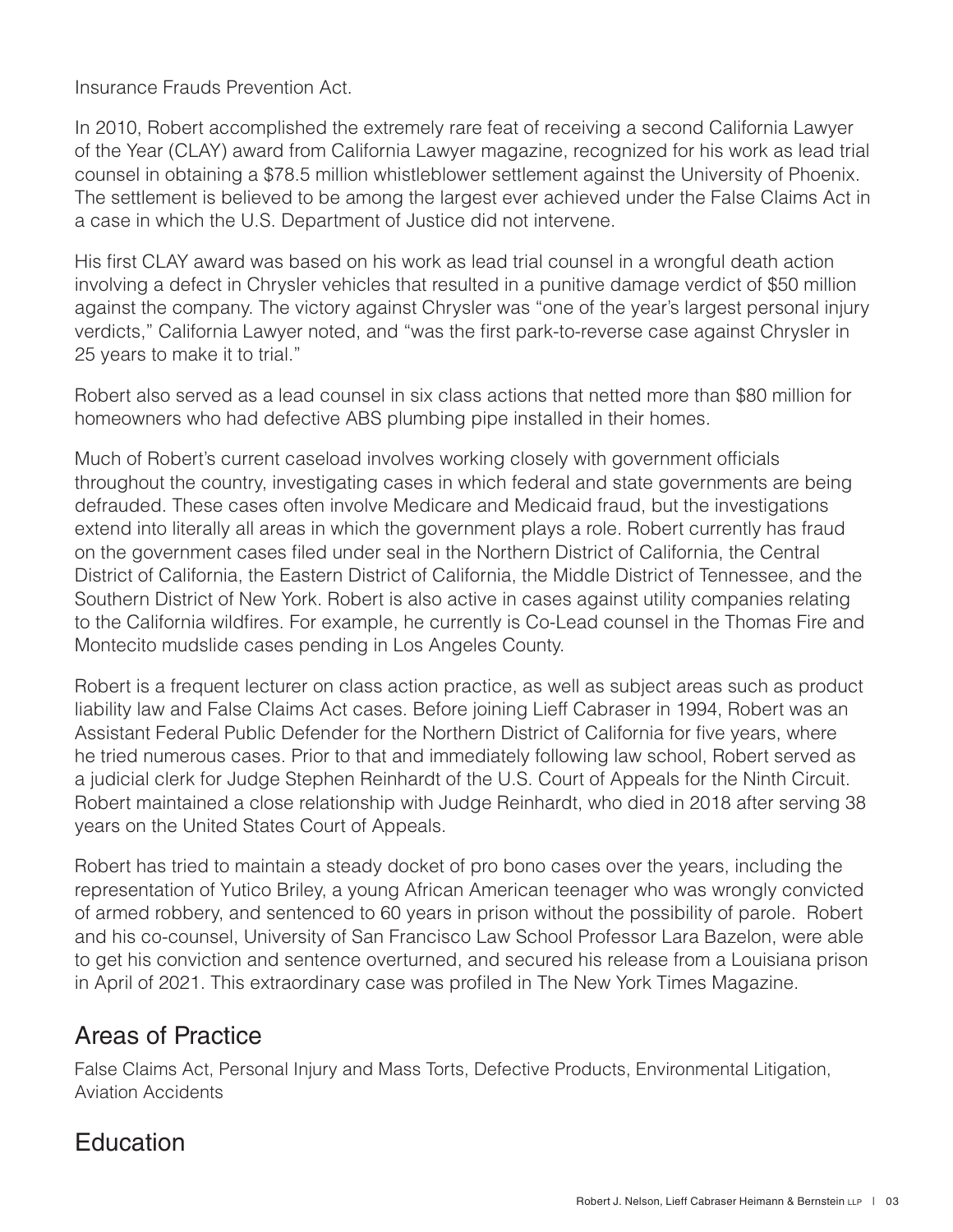New York University School of Law, New York, New York J.D. - 1987 Honors: Order of the Coif Honors: Root-Tilden Scholarship Program Law Review: New York University Law Review, Articles Editor Cornell University, Ithaca, New York A.B. (*cum laude*) - 1982 Honors: College Scholar Honors Program

London School of Economics, Central London, England General Course - 1981 Honors: Graded First

#### Bar Admissions

California, 1987 District of Columbia, 1999 U.S. Court of Appeals 6th Circuit, 1998 U.S. Court of Appeals 7th Circuit, 2016 U.S. Court of Appeals 9th Circuit, 1995 U.S. District Court Central District of California, 1988 U.S. District Court Eastern District of California, 2006 U.S. District Court Northern District of California, 1988 U.S. District Court Northern District of Ohio U.S. District Court Southern District of Ohio U.S. District Court Middle District of Tennessee

#### Professional Associations and Memberships

American Association for Justice

American Bar Association

American Civil Liberties Union of Northern California

Bar Association of San Francisco

Bar of the District of Columbia

Consumer Attorneys of California

Fight for Justice Campaign

Human Rights Watch California Committee North

RE-volv, Board Member

San Francisco Trial Lawyers Association

State Bar of California

#### Published Works

False Claims Roundtable, California Lawyer, June 2010, June 2011, April 2012, January 2013, August 2014 Product Liability Roundtable, California Lawyer, December 2007, July 2009, June 2010